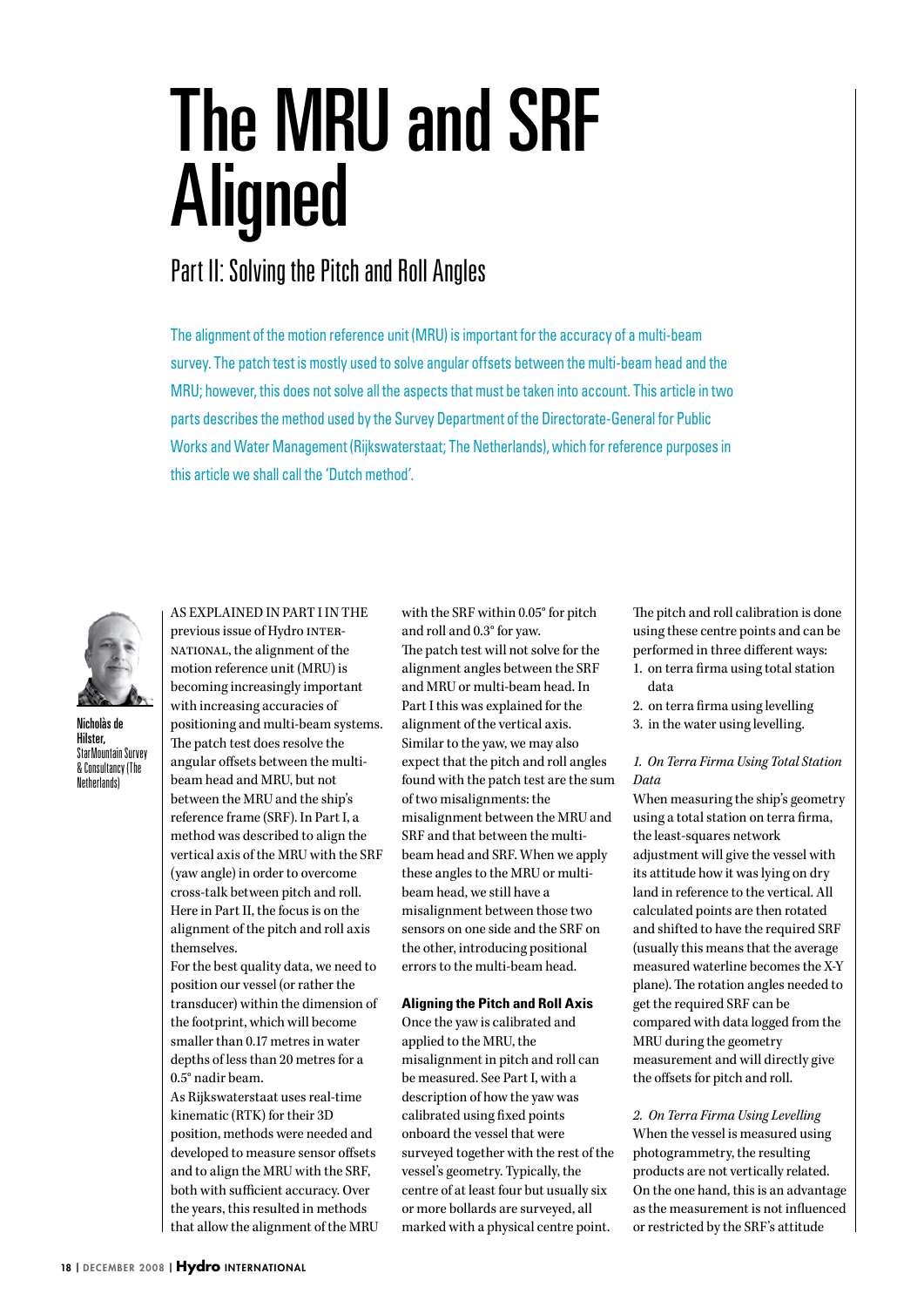

Figure 2: Aligning the primary and secondary axes of the tilting level.

but, on the other hand, additional measurements have to be taken to resolve pitch and roll misalignment. Again, this is done using the fixed points onboard the vessel. While data are logged from the MRU, the fixed points onboard are levelled using conventional survey techniques. As the fixed points are known within the SRF, we can now compare their relative positions with the results of the levelling and find the pitch and roll misalignment.

*3. In the Water Using Levelling* Having the vessel on terra firma for the pitch and roll calibration is not general practice. In most cases, the MRU is brought onboard when the vessel is afloat. However, we still want to measure the pitch and roll of the SRF accurately. Again, this is done by conventional land survey techniques. As with the previous method, levelling is done using the fixed points onboard as reference. The problem is that the vessel is in the water and thus pitching and rolling. Calibration is therefore done using an uncompensated levelling instrument, preferably a dumpy level or a tilting level. When using the tilting level, the secondary axis of the instrument has to be set square to the primary axis as

with a dumpy level (see Figure 2). The method was described by Knol in 1982 (for reference see Part III, <sup>-</sup> $\theta$ 1) and is done on land by levelling the instrument on a tripod using the circular level, then checking the plate level and adjusting it horizontally using the tilting screw (A and B in Figure 2). Then the secondary axis is turned 180° around its primary axis and the plate level is checked again (C).

Any difference found is taken away by adjusting both the tribrach and tilting screw so that each compensates half the error (D). The procedure is repeated until no further adjustment is necessary and a mark is made on the tilting screw to indicate its proper setting.

The instrument is now taken onboard and set up symmetrically between the points that will be used for the levelling (Figure 3 shows this

for both pitch and roll calibration). For convenience, the instrument is placed in a way that one screw of the tribrach is pointing towards the axis you want to calibrate, while the other two are perpendicular to it. In this way, the instrument can be levelled using only one screw during the actual calibration. Before we can start the calibration, the instrument is first oriented perpendicularly to the required axis and levelled as well as possible only using the screws of the tribrach (A in Figure 3). Then the instrument is rotated in the direction of the required axis and levelled in that direction as well, again only using the tribrach screw in that direction (B). Now two readings at the levelling rods are taken: one in front and one behind (C). The instrument is then turned parallel to the required axis again and levelled as well as possible (D, note that the instrument is now facing a direction

Figure 3: Pitch and roll calibration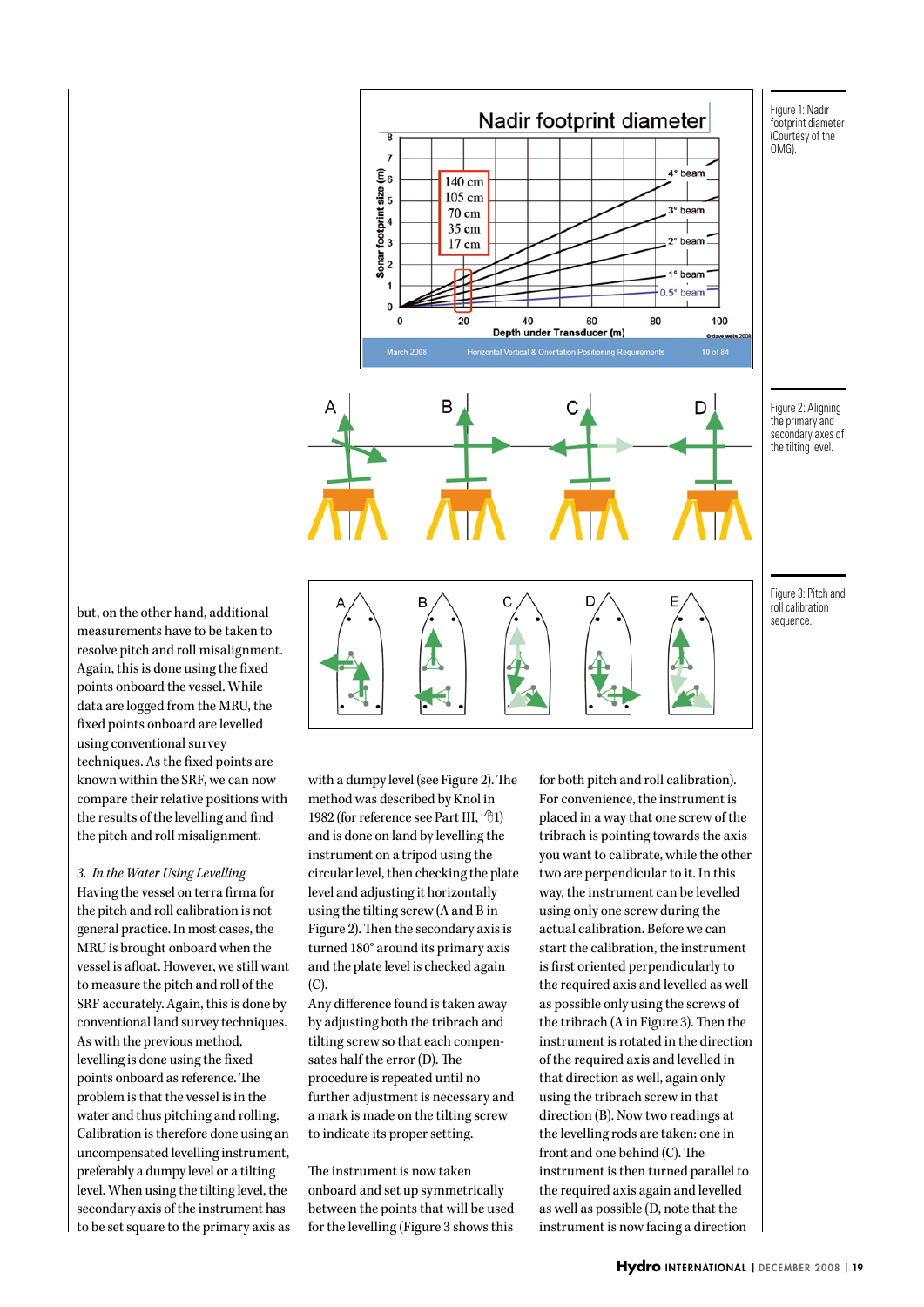Figure 4: A tilting level set up for roll calibration.



Figure 5: Rollinduced error.



opposite to the first time to cancel out any instrumental errors) and another set of readings is taken (E). This procedure is repeated at least five times (resulting in 10 measurements), during which a computer logs all necessary MRU data. The entire calibration is then repeated on another set of fixed points and data are logged again. Finally, all observations are averaged and the attitude of the required axis can be calculated from the Z-coordinates of the fixed points and the levelling results. The logged data are also averaged, and compared with the calculated attitude to find the misalignment. As with the heading calibration,

Figure 6: Pitch calibration onboard.